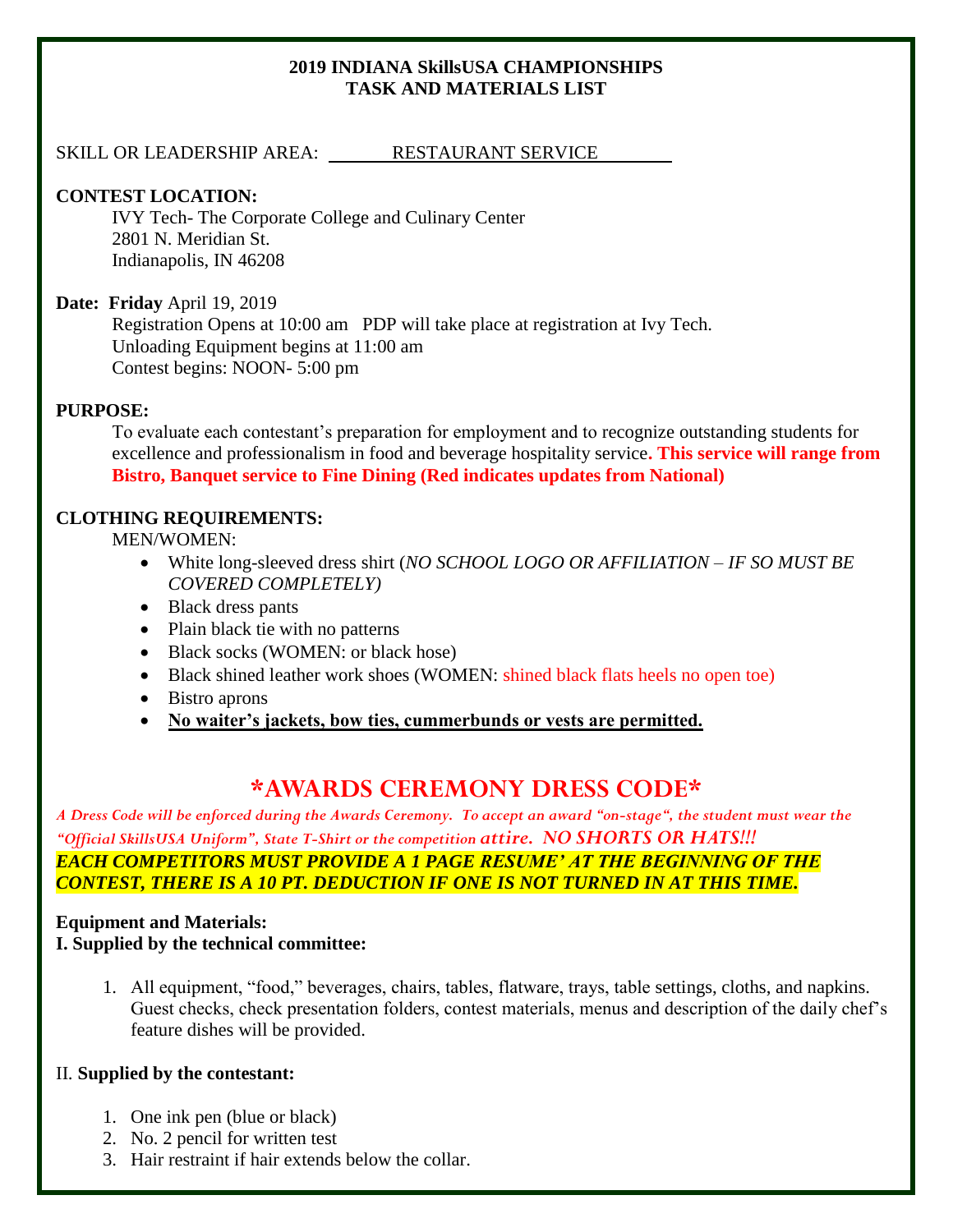4. Table crumbers, lighters or note pads are optional

## *SEE CONTEST INFORMATION BELOW*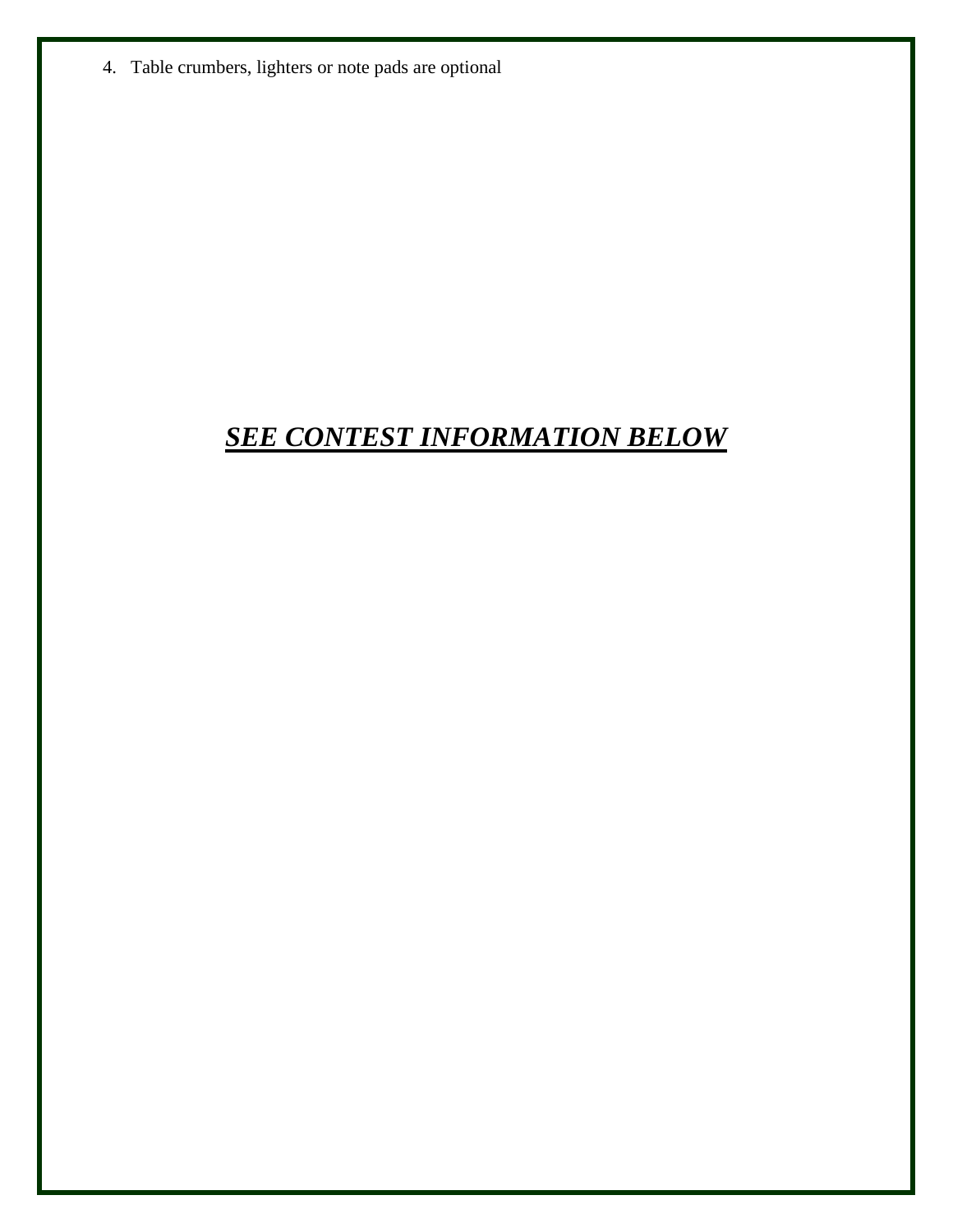

# **APPETIZERS**

## **Beef Carpaccio**

Thin slices of herb-crusted boeuf served raw with olive oil, balsamic vinegar, and capers 4

## **Charcuterie Plate**

Today's selection of house-made Sausages

with pickled vegetables 4

## **Soup du Jour**

Ask your server for today's selection 3



## **Salad de la Maison**

Assorted lettuces served with pickled vegetables, tomato, and croutons 4 Vinaigrette or Creamy Herb Dressing

## **Salade Caesar**

Romaine and radicchio lettuces with a lemon-thyme Caesar Dressing 4

## **Elliniki Salata**

A Greek Salad with Red Onion, Feta Cheese, Olives and Tomatoes dressed with Red Wine Vinaigrette 4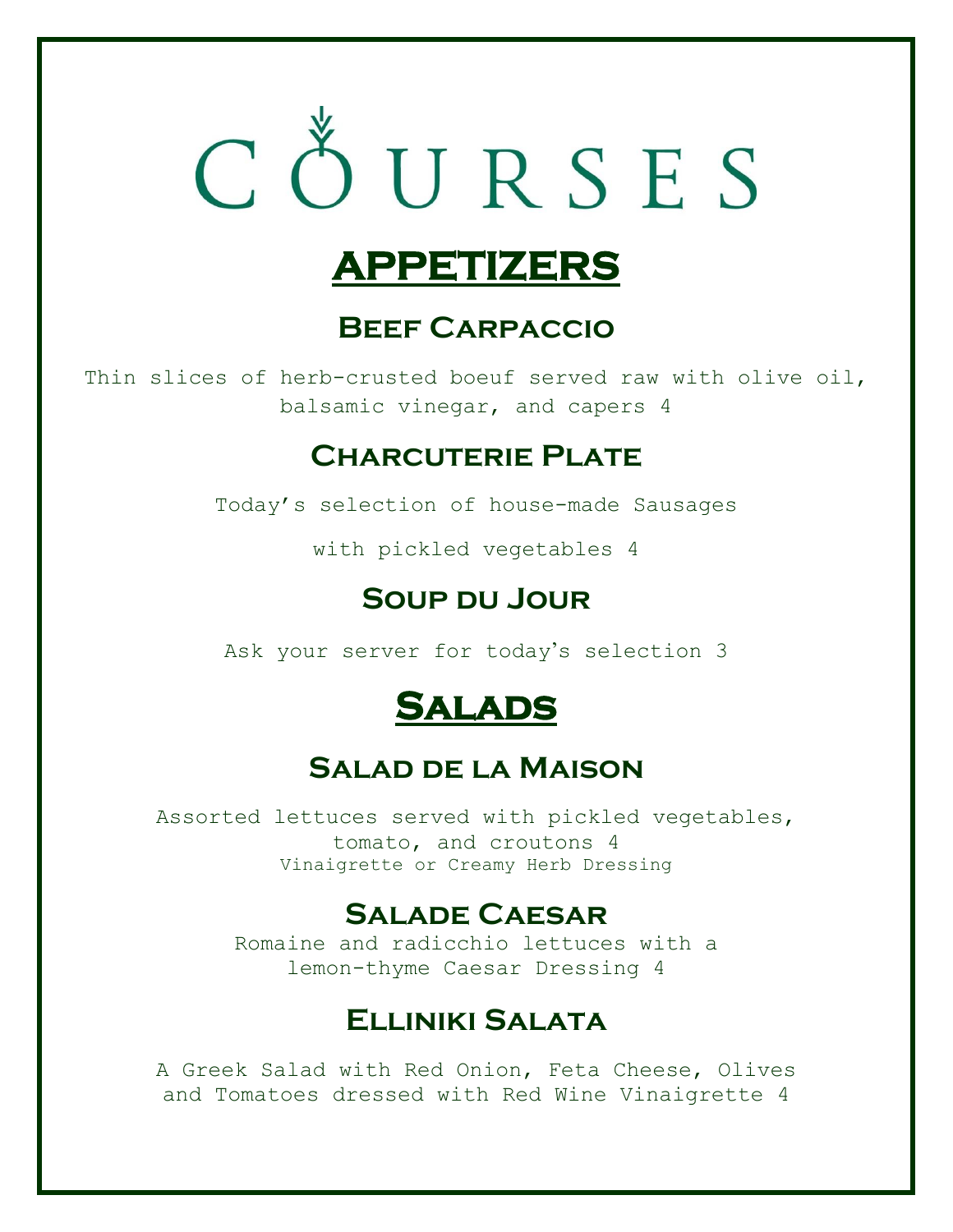# COURSES

# **ENTREES**

## **Steak au Poivre**

Pepper-crusted beef steak with Cognac cream sauce 20

## **LAMB TAGINE**

Moroccan Lamb Stew served with Lemon and Olives 20

# **Doro Wat**

Red Chicken, bone-in chicken braised with East African spices, including the fiery berberé 18

## **Moroccan Vegetable Stew**

Fresh Vegetables, Chickpeas, and Merquez Sausage in a Curried Coconut Broth 17

## **Sautéed Shrimp**

Shrimp sautéed with Tomatoes, Feta Cheese, and Ouzo 22

## **Soft Beverages**

Soda(Coke, Diet Coke, Sprite)3Coffee <sup>3</sup> Hot Tea <sup>4</sup>Lemonade <sup>3</sup> Ice Tea 3 *Espresso 4* Cappuccino 4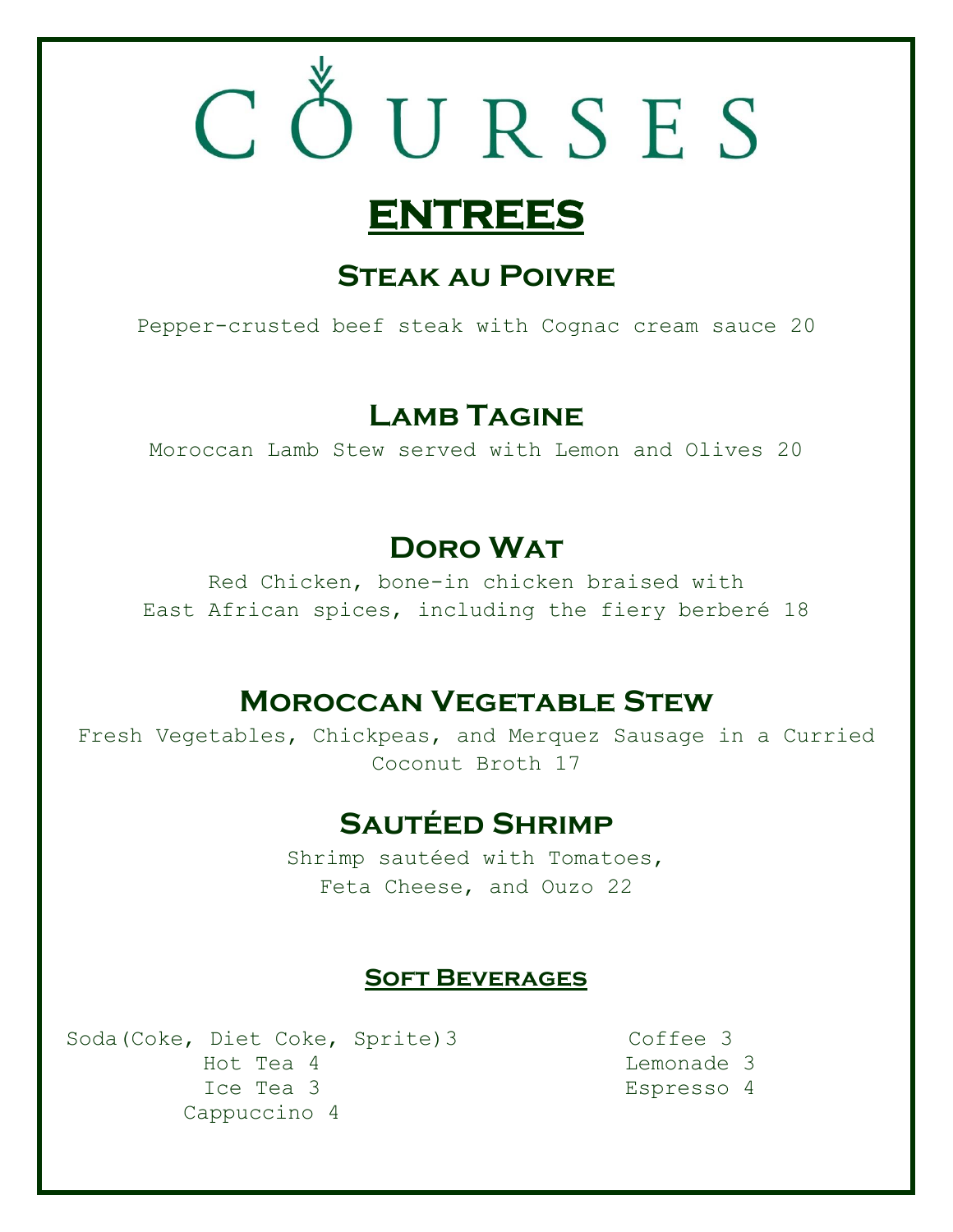# CÔURSES

# **Specials**

**plat du jour** Carved Tableside 26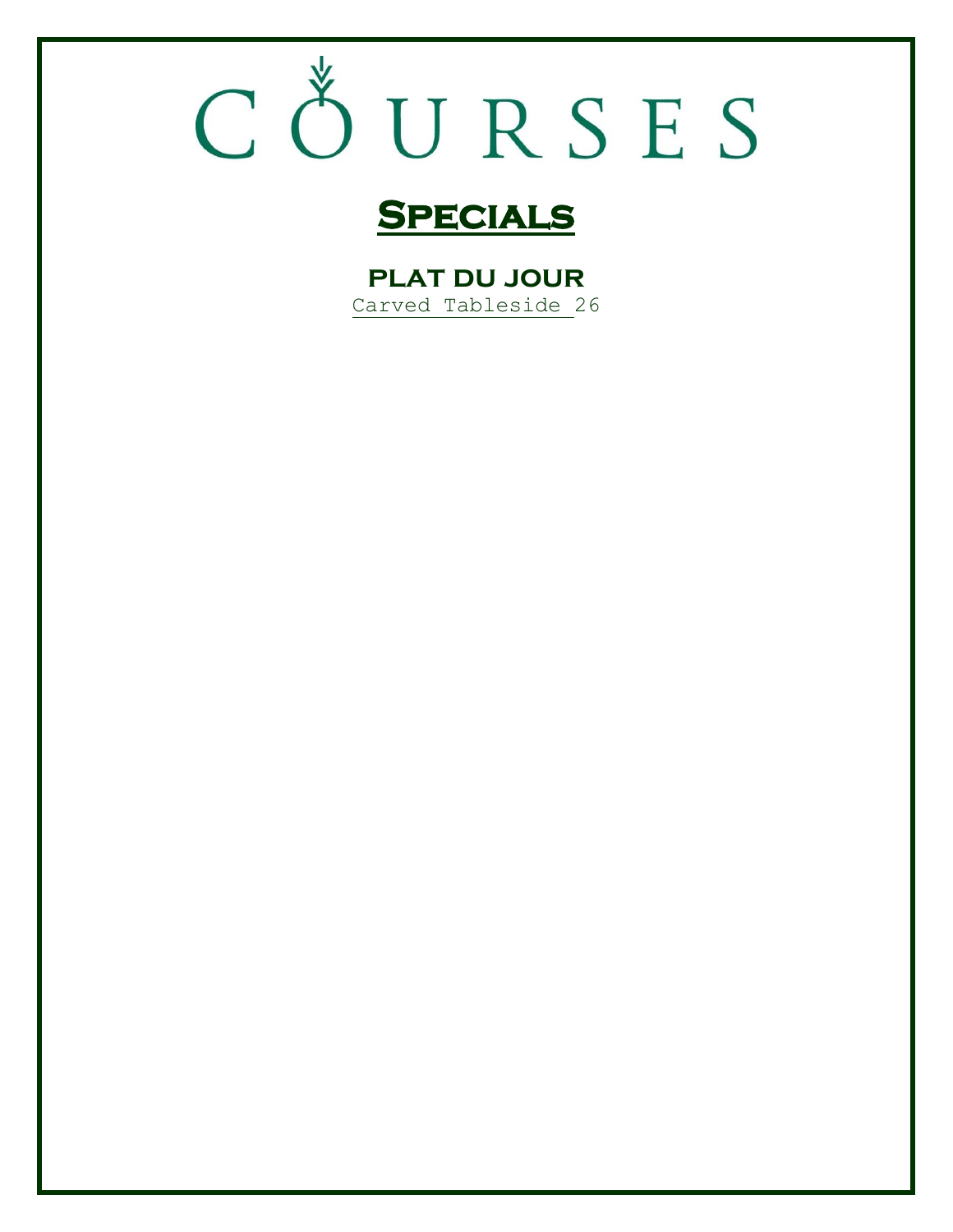# CŎURSES

# **Desserts**

## **Spiced Pumpkin Cheesecake**

Rich Pumpkin Cheesecake on a graham cracker crust with candied pecans 5

## **New York Style Cheesecake**

Classic New York style cheesecake with a raspberry coulis 5

## **Chocolate Cake**

4-Layer Rich Chocolate Cake with Dark Fudge Frosting 5

## **Crème Brûlée**

Rich Egg Custard, Vanilla, Caramelized Sugar Crust 5